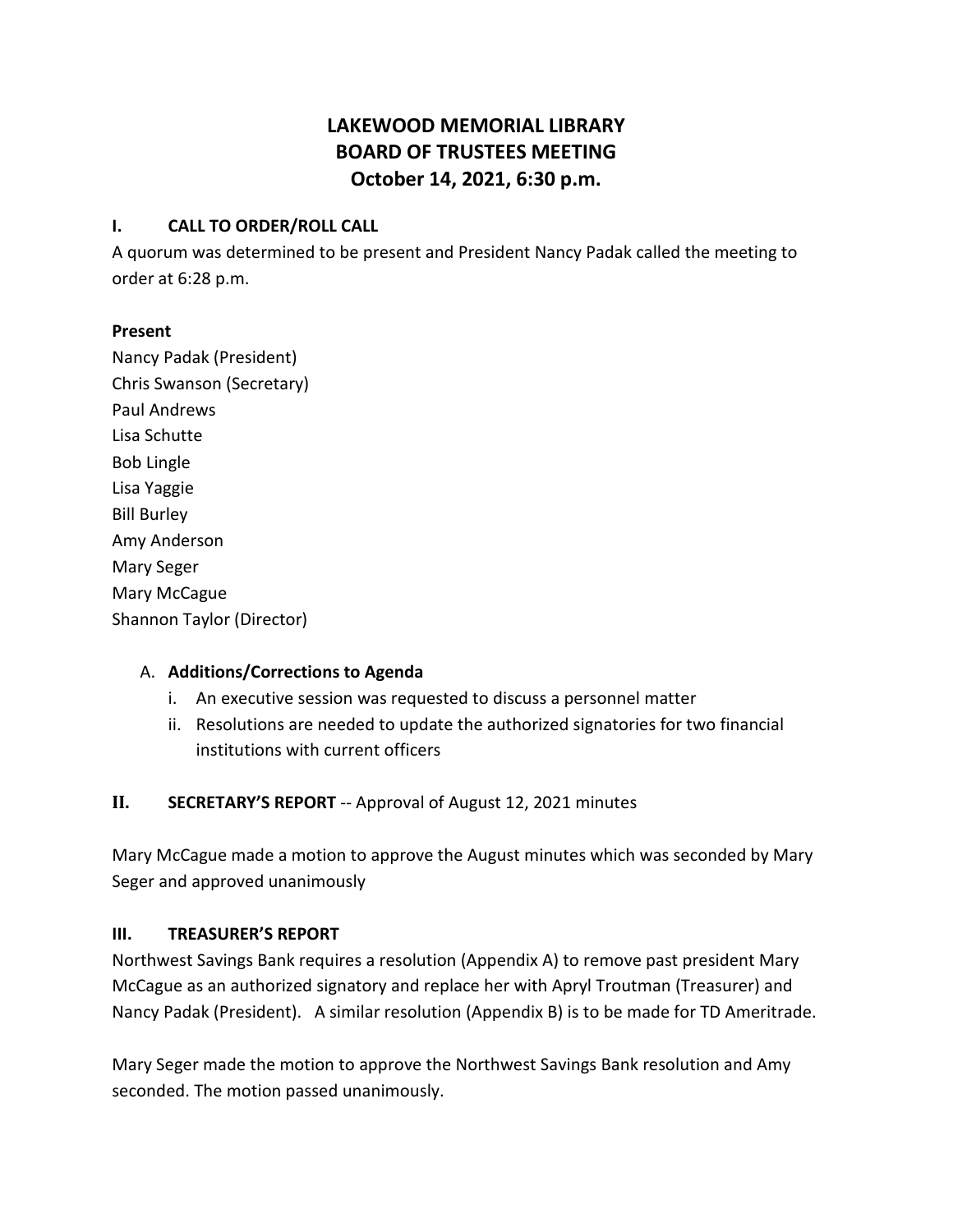Paul made a motion to pass the TD Ameritrade resolution and Lisa Yaggie second. The motion passed unanimously.

Both resolutions will be signed by the Secretary (Chris Swanson), completed by Apryl, and submitted by Nancy.

## **IV. DIRECTOR'S REPORT**

A regular patron who is a certified ESOL teacher volunteered to teach a Basic English class and it will start on Monday. It was suggested to reach out to SWCS to see if any members of the school community could benefit.

## A. **Safety Plan/Mask Mandate**

Patron opinions of the mask mandate continues to be mixed, though there has been a decrease in the more vocal objections. Given the need to protect younger patrons who are not yet eligible for vaccination, the board supports continuing the current policy that requires masks regardless of vaccination status.

Nancy moved to reaffirm the current mask mandate and Chris seconded. The motion passed unanimously

## B. **Ambassadors**

The new ambassadors have begun and are doing a remarkable job, especially at the recent Chicken BBQ. They are open to the idea of doing a TikTok for the library. Fall sports are winding down which will allow more time to convene. There is potential for them to help with the Christmas in the Village festival.

## C. **Minimum Wage**

The NYS minimum wage is increasing to \$13.20 by the end of year. The library's financial projections remain tight but are expected to be manageable for the next few years following the recently approved staffing modifications.

The 2022 budget is being prepared for the December meeting. The finance and personnel committees need to meet before December; Lisa Yaggie to schedule.

Mary Seger recommended looking into potential for federal grants with the assistance of Maureen Donahue.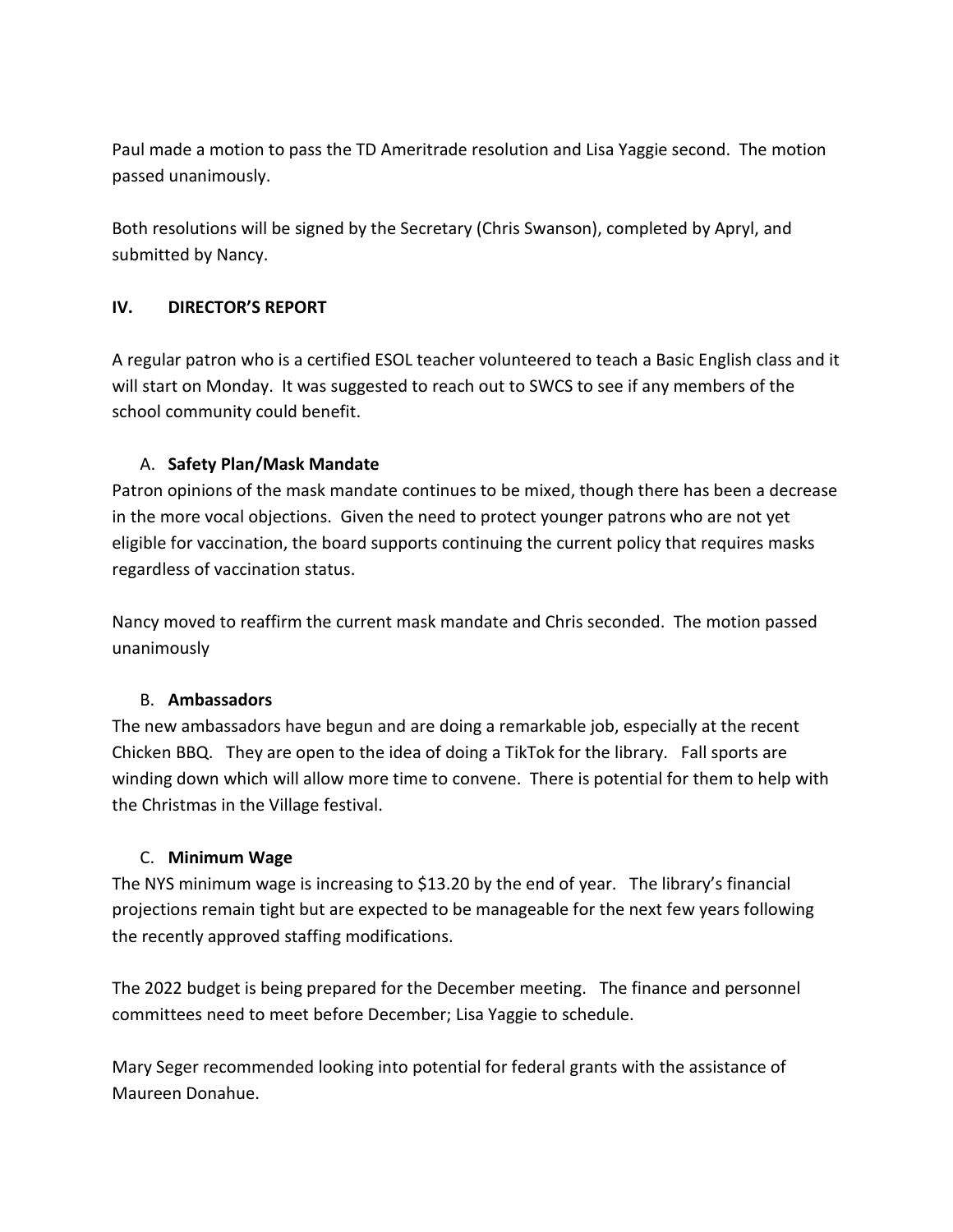The CCLS annual meeting was yesterday and the applied for construction grant is likely to be awarded. Jan Dekoff is doing a fundraising primer/bootcamp for the system and LML has been selected as the model library for the case studies.

## **V. STANDING COMMITTEE REPORTS**

## A. **Library Development Committee (Mary Seger)**

## **i. Christmas in the Village**

Christmas in the Village is currently scheduled for December 11th - one day only. Bob reports that Walmart is a potential sponsor through donating hot chocolate; the library is being considered to handle distribution. The library book sale that is usually held in November will target December 11th along with other activities such as story time and easy crafts. 3 years ago, the library hosted vendors and the library will consider doing so again. Mary Seger recalled that the kids book sale did very well. She will put out the call for books that meet our donation policy. The library will tentatively support the hours of 10-4. Masks will be required. Nancy will contact Nichole to engage the ambassadors. Lisa Yaggie, Bob Lingle, and Amy Anderson will form an ad hoc planning committee.

The Chicken BBQ was a great success and netted \$1600. The recommendation for next time is to order 350 chickens if not more. The dessert truck also did well and passed along a \$100 donation.

## B. **Marketing/Publicity Committee (Bill)**

The marketing committee will help promote activities for Christmas in the Village as details are finalized. Bill will send thank you cards to the food truck vendors who supported the library at the concerts in the park.

## C. **Personnel Committee (Lisa Yaggie)**

Christmas bonuses are proposed at \$150 for staff and \$300 for Shannon. Mary Seger made a motion to approve and Bob seconded. The motion passed unanimously.

An additional donation was received to supplement the bonuses and it will be allocated accordingly.

## D. **Grounds and Facilities Committee**

No report

## E. **Strategic Planning Committee**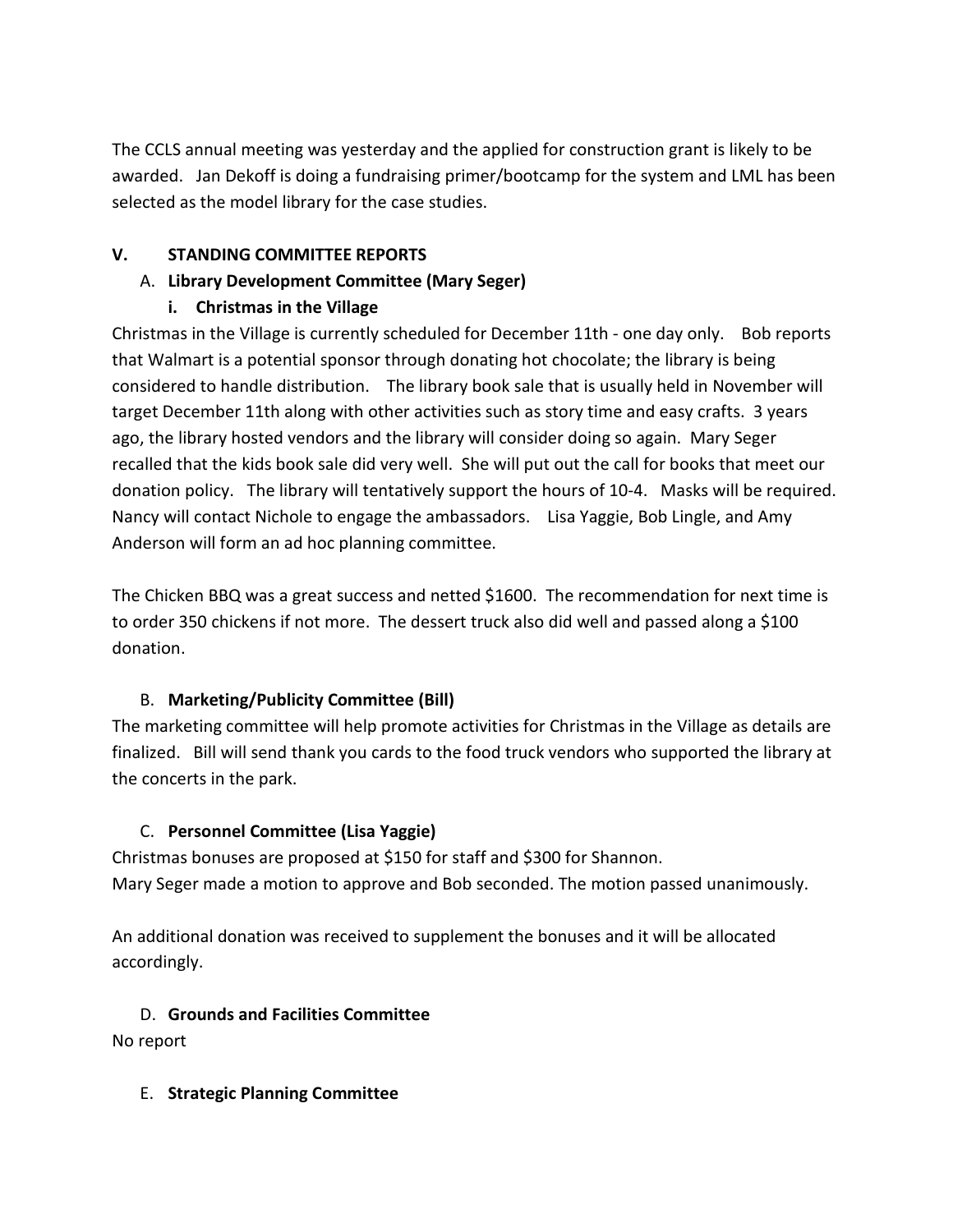## **i. Community Survey**

There have been 21 responses to the survey and the results are positive. The survey will close on Nov 15th.

#### F. **Finance Committee**

The 2022 budget in progress for discussion at the December meeting

G. **Education and Outreach (Amy)** No report

## **VI. OLD BUSINESS**

## **VII. NEW BUSINESS**

Nancy moved to go into executive session to discuss a personnel matter, seconded by Lisa Yaggie. The motion passed unanimously. The board came out of executive session.

Shannon will monitor the potential budget shortfall going into year end. \$8,500 is already budgeted/authorized for Shannon to withdraw from the investment accounts if needed.

Shannon reported that the PPP loan has been successfully forgiven.

#### **VIII. ADJOURNMENT**

Nancy adjourned the meeting at 7:28.

**The next meeting will occur on December 9th, 6:30 p.m.**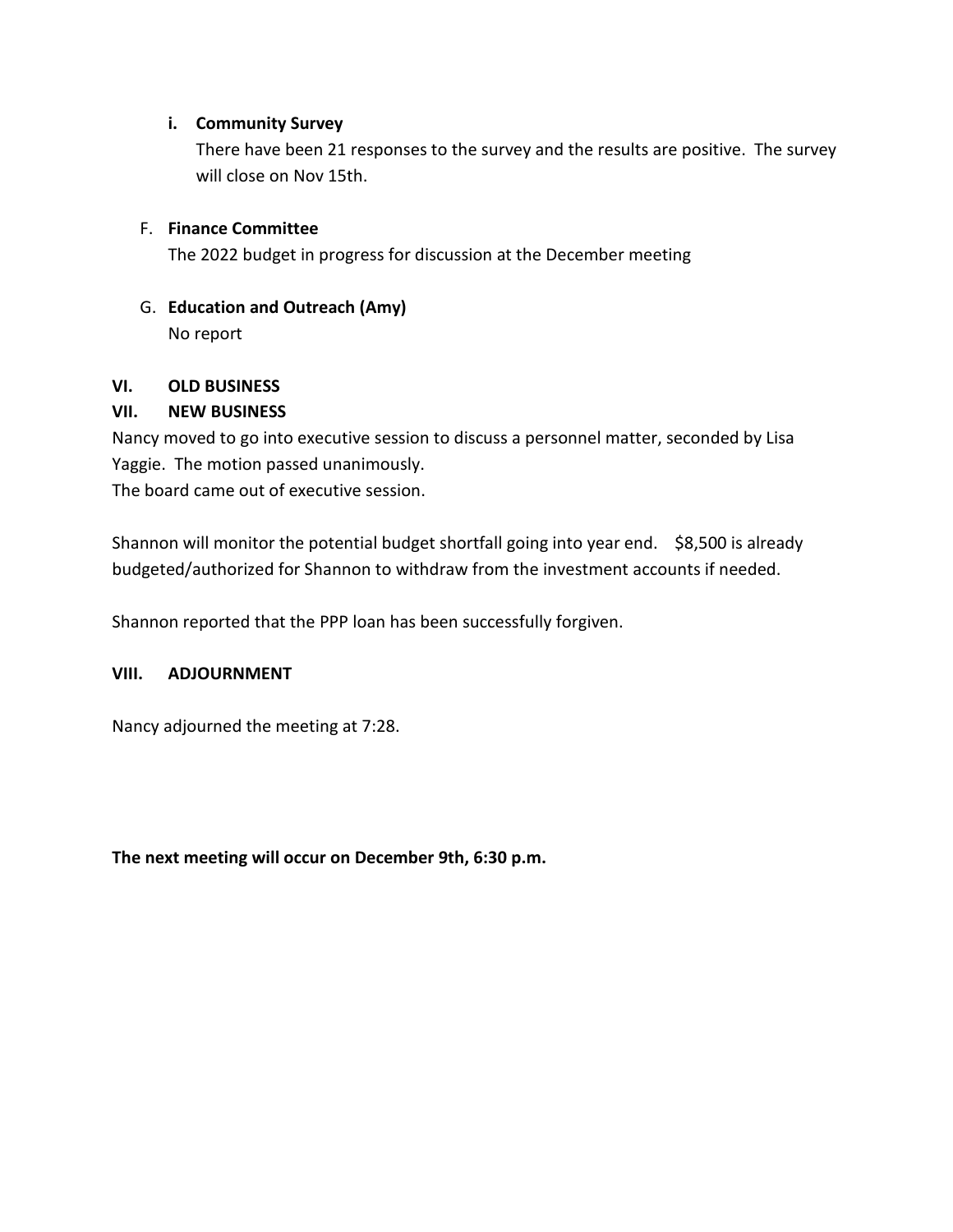## **Appendix A - Resolution on Northwest Savings Bank authorized signatories**

Lakewood Memorial Library

Resolution

Be it resolved that the signers for any and all Northwest accounts for the Lakewood Memorial Library are Nancy Padak and Apryl Troutman. Mary McCague is no longer authorized for this purpose.

Passed

10/14/21

**Appendix B - Resolution on TD Ameritrade Authorized Signatories**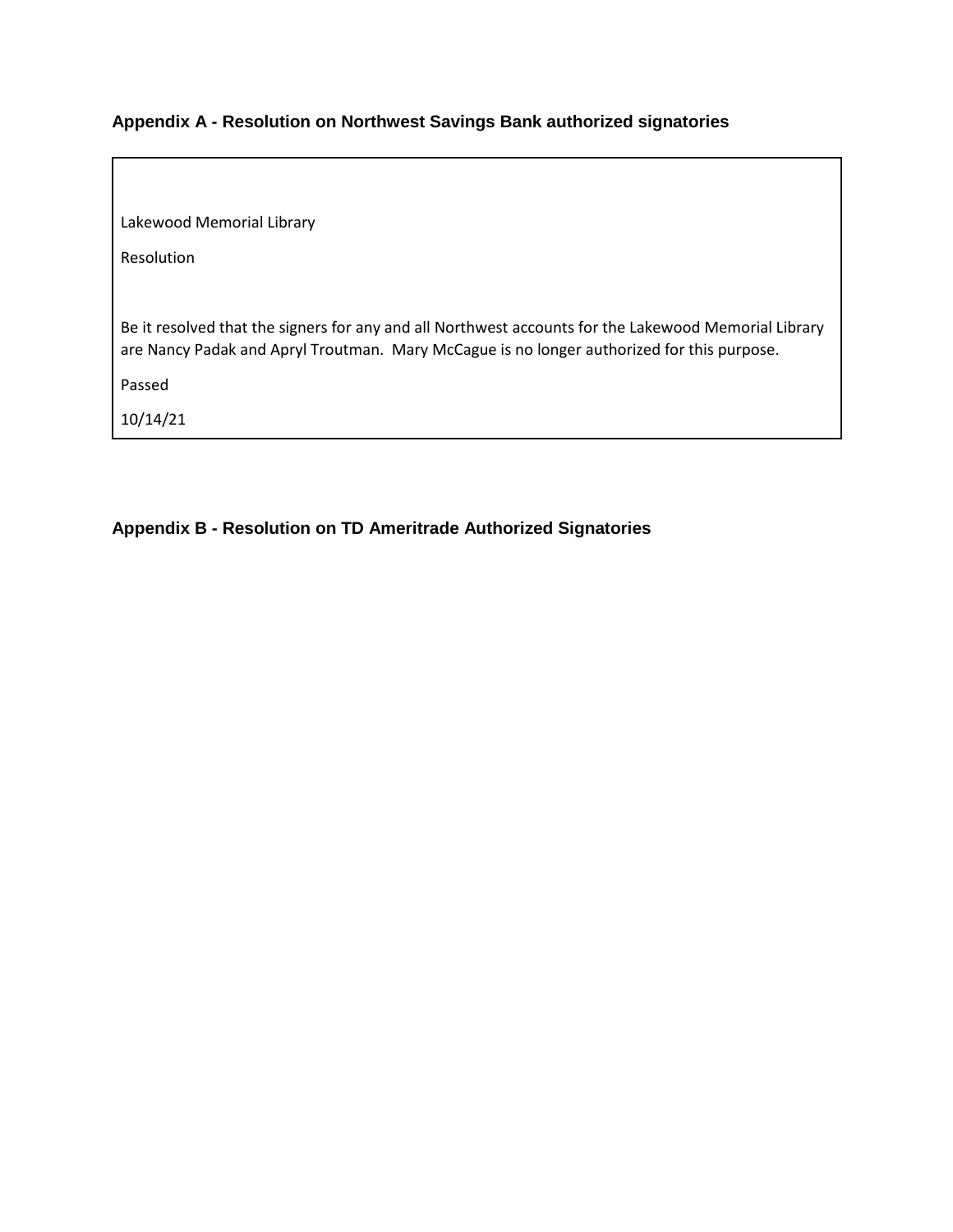|                              | Ameritrade<br>Institutional                                                                                                                                                                                                                                                                                                                                                                                                                                                                                            |                                                        |                                                                                               |                         |                                           | <b>SECRETARY'S CERTIFICATE REGARDING</b><br><b>CORPORATE RESOLUTIONS</b><br>(PROFIT OR NONPROFIT) |  |
|------------------------------|------------------------------------------------------------------------------------------------------------------------------------------------------------------------------------------------------------------------------------------------------------------------------------------------------------------------------------------------------------------------------------------------------------------------------------------------------------------------------------------------------------------------|--------------------------------------------------------|-----------------------------------------------------------------------------------------------|-------------------------|-------------------------------------------|---------------------------------------------------------------------------------------------------|--|
|                              |                                                                                                                                                                                                                                                                                                                                                                                                                                                                                                                        |                                                        |                                                                                               |                         |                                           | Account #:                                                                                        |  |
|                              |                                                                                                                                                                                                                                                                                                                                                                                                                                                                                                                        |                                                        |                                                                                               |                         |                                           | Advisor Code: North Code                                                                          |  |
|                              |                                                                                                                                                                                                                                                                                                                                                                                                                                                                                                                        |                                                        |                                                                                               |                         |                                           | $Case \#$                                                                                         |  |
| Agreement                    |                                                                                                                                                                                                                                                                                                                                                                                                                                                                                                                        |                                                        |                                                                                               |                         |                                           |                                                                                                   |  |
|                              | I hereby certify that I am the Secretary of                                                                                                                                                                                                                                                                                                                                                                                                                                                                            |                                                        |                                                                                               | Corporation             |                                           | : a corporation                                                                                   |  |
|                              | duly organized and existing under the laws of the State/Province of                                                                                                                                                                                                                                                                                                                                                                                                                                                    |                                                        |                                                                                               | State Provence          |                                           | , and that the following is                                                                       |  |
|                              | a true copy of a resolution duly adopted by the board of directors of said corporation at a meeting held the $\frac{1}{-\rho_{\text{AV}}}$ day of                                                                                                                                                                                                                                                                                                                                                                      |                                                        |                                                                                               |                         |                                           |                                                                                                   |  |
| <b>Month</b>                 |                                                                                                                                                                                                                                                                                                                                                                                                                                                                                                                        |                                                        | , at which meeting a quorum was present and acting throughout, or by unanimous consent of the |                         |                                           |                                                                                                   |  |
|                              | board of directors dated as of the                                                                                                                                                                                                                                                                                                                                                                                                                                                                                     | $\frac{1}{\partial xy}$ day of $\frac{1}{\partial xy}$ | Masth                                                                                         |                         |                                           | and that such resolution has not been                                                             |  |
|                              | rescinded or modified and is in full force and effect:                                                                                                                                                                                                                                                                                                                                                                                                                                                                 |                                                        |                                                                                               |                         |                                           |                                                                                                   |  |
| <b>Investments Permitted</b> | in the name of or owned by this corporation, to purchase stocks, bonds, debentures, notes, evidences of indebtedness, and other<br>securities (on margin or otherwise), and to make, execute, and deliver, under the corporate seal of this corporation, any and all<br>written instruments necessary or proper to effectuate the authority hereby conferred.<br>The undersigned agree to the entering of purchases and sales of securities as well as all other transactions in the following types of accounts:      |                                                        |                                                                                               |                         |                                           |                                                                                                   |  |
|                              |                                                                                                                                                                                                                                                                                                                                                                                                                                                                                                                        |                                                        |                                                                                               |                         |                                           |                                                                                                   |  |
| $\Box$ Cash                  | $\square$ Margin                                                                                                                                                                                                                                                                                                                                                                                                                                                                                                       | Options:                                               | L Writing Covered<br>D Purchasing Long                                                        |                         | □ Creating Spreads<br>O Writing Uncovered |                                                                                                   |  |
|                              | To help the government fight the funding of terrorism and money laundering activities, federal law requires all financial<br>institutions to obtain, verify, and record information that identifies each person authorized to trade on an account.<br>What this means for you: When you are authorized to trade on an account, we will ask for your name, address, date of birth,<br>and other information that will allow us to identify you. We may also utilize a third-party information provider for verification |                                                        |                                                                                               |                         |                                           |                                                                                                   |  |
|                              | purposes and/or ask for a copy of your driver's license or other identifying documents.<br>I further certify that the authority hereby conferred is consistent with the charter or by-laws of this corporation. Unless indicated below that I am a<br>sole officer, the following is a true and correct list of the officers of this corporation as of the present date and a record of the officers' signatures:                                                                                                      |                                                        |                                                                                               |                         |                                           |                                                                                                   |  |
| I am the sole officer.       |                                                                                                                                                                                                                                                                                                                                                                                                                                                                                                                        |                                                        |                                                                                               |                         |                                           |                                                                                                   |  |
| Person Entity Update Form.   | If you are changing the beneficial owner or control person for this entity, please complete the Beneficial Owner/Control                                                                                                                                                                                                                                                                                                                                                                                               |                                                        |                                                                                               |                         |                                           |                                                                                                   |  |
| PRINT INFORMATION            |                                                                                                                                                                                                                                                                                                                                                                                                                                                                                                                        |                                                        |                                                                                               |                         |                                           |                                                                                                   |  |
|                              | A. OFFICER/MANAGER/PARTNER/AUTHORIZED AGENT                                                                                                                                                                                                                                                                                                                                                                                                                                                                            |                                                        |                                                                                               |                         |                                           |                                                                                                   |  |
| First Name:                  |                                                                                                                                                                                                                                                                                                                                                                                                                                                                                                                        |                                                        | Middle Inital:                                                                                | Last Name:              |                                           |                                                                                                   |  |
| Street Address:              |                                                                                                                                                                                                                                                                                                                                                                                                                                                                                                                        |                                                        |                                                                                               |                         |                                           |                                                                                                   |  |
| City:                        |                                                                                                                                                                                                                                                                                                                                                                                                                                                                                                                        |                                                        | State:                                                                                        |                         |                                           | ZIP Code:                                                                                         |  |
| Social Security Number:      |                                                                                                                                                                                                                                                                                                                                                                                                                                                                                                                        |                                                        | Date of Birth:                                                                                |                         |                                           | Phone Number:                                                                                     |  |
| Please specify if you are:   |                                                                                                                                                                                                                                                                                                                                                                                                                                                                                                                        |                                                        |                                                                                               |                         |                                           |                                                                                                   |  |
|                              | Employer Name (if self-employed, please provide the name of your business):                                                                                                                                                                                                                                                                                                                                                                                                                                            |                                                        | □Employed □ Self-employed □ Unemployed □ Retired □ Homemaker □ Student                        |                         |                                           |                                                                                                   |  |
| Occupation:                  | Please choose the occupation and industry of occupation code that most accurately describes your situation, from the list provided on page 4.                                                                                                                                                                                                                                                                                                                                                                          |                                                        |                                                                                               | Industry of Occupation: |                                           |                                                                                                   |  |
| Employer Street Address:     |                                                                                                                                                                                                                                                                                                                                                                                                                                                                                                                        |                                                        |                                                                                               |                         |                                           |                                                                                                   |  |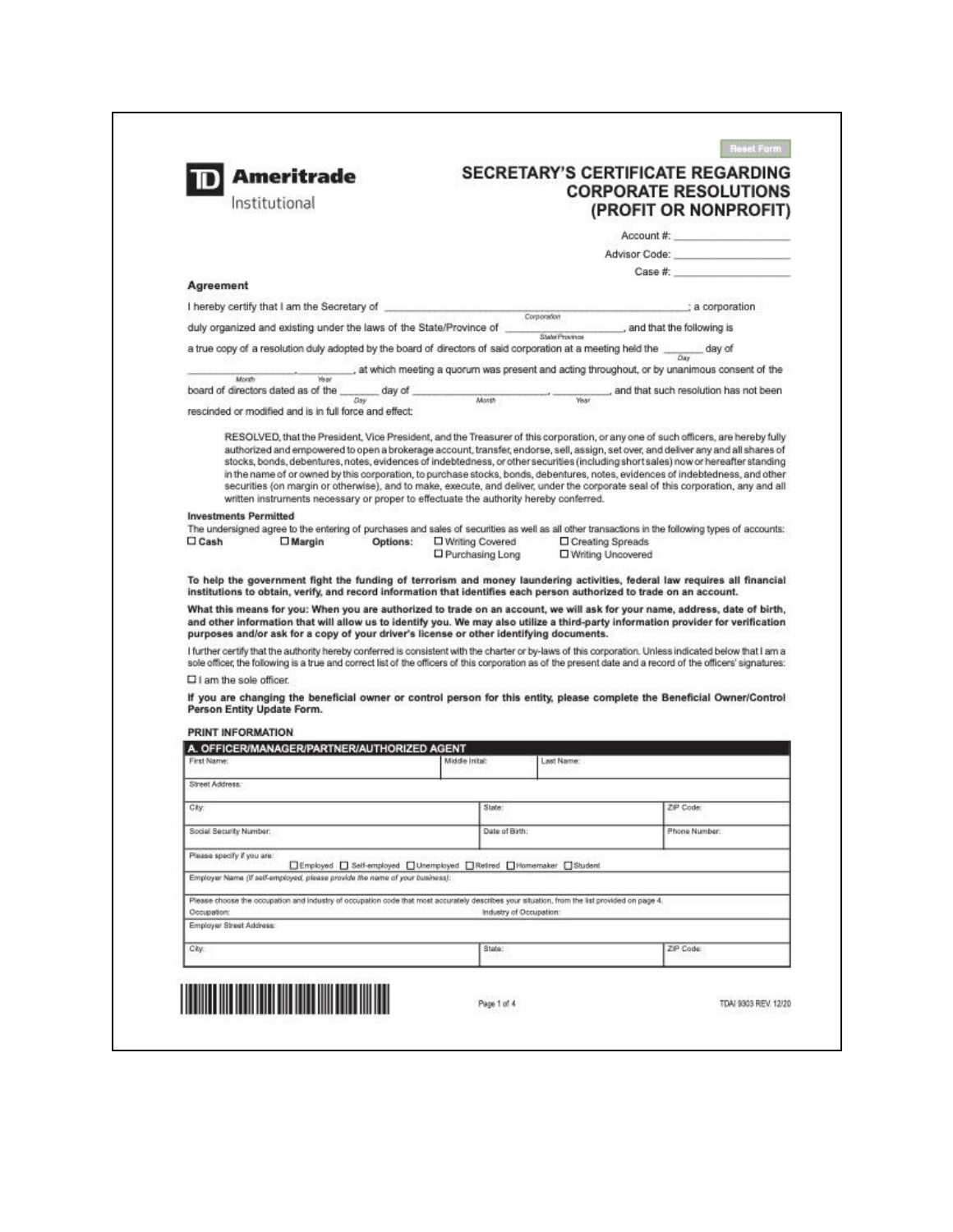| Check here if you are a:<br>U.S. Citizen   Permanent Resident   Not a U.S. Citizen.                                                                                                                                                                                                                                                                                                                                                         |                |                         | Country of Citizenship (For non-U.S. Citizens and Permanent Residents): |
|---------------------------------------------------------------------------------------------------------------------------------------------------------------------------------------------------------------------------------------------------------------------------------------------------------------------------------------------------------------------------------------------------------------------------------------------|----------------|-------------------------|-------------------------------------------------------------------------|
| Country of Dual or Secondary Citizenship (if applicable):                                                                                                                                                                                                                                                                                                                                                                                   |                |                         | Country of Birth (For non-U.S. Citizens and Permanent Residents):       |
| (Nonneablent allens must submit Form W-8BEN and a copy of a current passport. If a U.S. address is listed, then attack a signed "Latter of Explanation for U.S. Maling Address(U.S. Phone<br>Number Attachment to Form W-8" (Form TDAI 635().                                                                                                                                                                                               |                |                         | Visa Number:<br>Expiration:                                             |
| Check here if you, your spouse, or any immediate family member living in your household (including parents, in-laws, siblings, and dependents) is a member of the<br>board of directors, 10% shareholder, or policy-making officer of a publicly traded company. Specify the company name, ticker symbol, address, city, and state:                                                                                                         |                |                         |                                                                         |
| Check here if you, your spouse, or any immediate family member living in your household (including parents, in-laws, siblings, and dependents) is licensed,<br>employed by, or associated with, a broker-dealer firm, a financial services regulator, securities exchange, or member of a securities exchange. If checked, please<br>specify entity below, and provide a copy of the required authorization letter (with this application): |                |                         |                                                                         |
| Signature:                                                                                                                                                                                                                                                                                                                                                                                                                                  |                |                         | Date:                                                                   |
| B. OFFICER/MANAGER/PARTNER/AUTHORIZED AGENT                                                                                                                                                                                                                                                                                                                                                                                                 |                |                         |                                                                         |
| First Name:                                                                                                                                                                                                                                                                                                                                                                                                                                 | Middle Inital: | Last Name:              |                                                                         |
| Street Address:                                                                                                                                                                                                                                                                                                                                                                                                                             |                |                         |                                                                         |
| City.                                                                                                                                                                                                                                                                                                                                                                                                                                       | State:         |                         | ZIP Code:                                                               |
| Social Security Number:                                                                                                                                                                                                                                                                                                                                                                                                                     | Date of Birth: |                         | Phone Number:                                                           |
|                                                                                                                                                                                                                                                                                                                                                                                                                                             |                |                         |                                                                         |
| Please specify if you are:<br>□Employed □ Self-employed □ Unemployed □ Retred □ Homemaker □ Student                                                                                                                                                                                                                                                                                                                                         |                |                         |                                                                         |
| Employer Name (if self-employed, please provide the name of your business):                                                                                                                                                                                                                                                                                                                                                                 |                |                         |                                                                         |
| Please choose the occupation and industry of occupation code that most accurately describes your situation, from the list provided on page 4.                                                                                                                                                                                                                                                                                               |                |                         |                                                                         |
| Occupation:                                                                                                                                                                                                                                                                                                                                                                                                                                 |                | Industry of Occupation: |                                                                         |
| Employer Street Address:                                                                                                                                                                                                                                                                                                                                                                                                                    |                |                         |                                                                         |
| City.                                                                                                                                                                                                                                                                                                                                                                                                                                       | State:         |                         | ZiP Code:                                                               |
| Check here if you are a:<br>U.S. Clizen Permanent Resident Not a U.S. Clizen                                                                                                                                                                                                                                                                                                                                                                |                |                         | Country of Citizenship (For non-U.S. Citizens and Permanent Residents). |
| Country of Dual or Secondary Citizenship (if applicable):                                                                                                                                                                                                                                                                                                                                                                                   |                |                         | Country of Birth (For non-U.S. Citizens and Permanent Residents):       |
|                                                                                                                                                                                                                                                                                                                                                                                                                                             |                |                         |                                                                         |
| Non-U.S. citzens: Do you hold a current U.S. immigration visa? DiYes DiNo Specify visa type:<br>(Normuldent allens must submit Form W-8BEN and a copy of a current passport. If a U.S. address is listed, then attack a signed "Latter of Explanation for U.S. Mailing Address(U.S. Phone<br>Number Attachment to Form W-8" (Form TDAI 835))                                                                                                |                |                         | Visa Number:<br>Expiration:                                             |
| Check here if you, your spouse, or any immediate family member living in your household (including parents, in-laws, siblings, and dependents) is a member of the<br>board of directors, 10% shareholder, or policy-making officer of a publicly traded company. Specify the company name, ticker symbol, address, city, and state:                                                                                                         |                |                         |                                                                         |
| Check here if you, your spouse, or any immediate family member living in your household (including parents, in-laws, siblings, and dependents) is licensed,<br>employed by, or associated with, a broker-dealer firm, a financial services regulator, securities exchange, or member of a securities exchange. If checked, please<br>specify entity below, and provide a copy of the required authorization letter (with this application): |                |                         |                                                                         |
|                                                                                                                                                                                                                                                                                                                                                                                                                                             |                |                         |                                                                         |
| Signature:                                                                                                                                                                                                                                                                                                                                                                                                                                  |                |                         | Date:                                                                   |
| OFFICER/MANAGER/PARTNER/AUTHORIZED AGENT<br>First Name:                                                                                                                                                                                                                                                                                                                                                                                     | Middle Inital: | Last Name:              |                                                                         |
| Street Address:                                                                                                                                                                                                                                                                                                                                                                                                                             |                |                         |                                                                         |
| City:                                                                                                                                                                                                                                                                                                                                                                                                                                       | State:         |                         | ZIP Code:                                                               |
| Social Security Number:                                                                                                                                                                                                                                                                                                                                                                                                                     | Date of Birth: |                         | Phone Number:                                                           |
|                                                                                                                                                                                                                                                                                                                                                                                                                                             |                |                         |                                                                         |
| Please specify if you are:<br>□Employed □ Self-employed □Unemployed □ Retred □Homemaker □ Student                                                                                                                                                                                                                                                                                                                                           |                |                         |                                                                         |
| Employer Name (if self-employed, please provide the name of your business):                                                                                                                                                                                                                                                                                                                                                                 |                |                         |                                                                         |
| Please choose the occupation and industry of occupation code that most accurately describes your situation, from the list provided on page 4.<br>Occupation:                                                                                                                                                                                                                                                                                |                | Industry of Occupation: |                                                                         |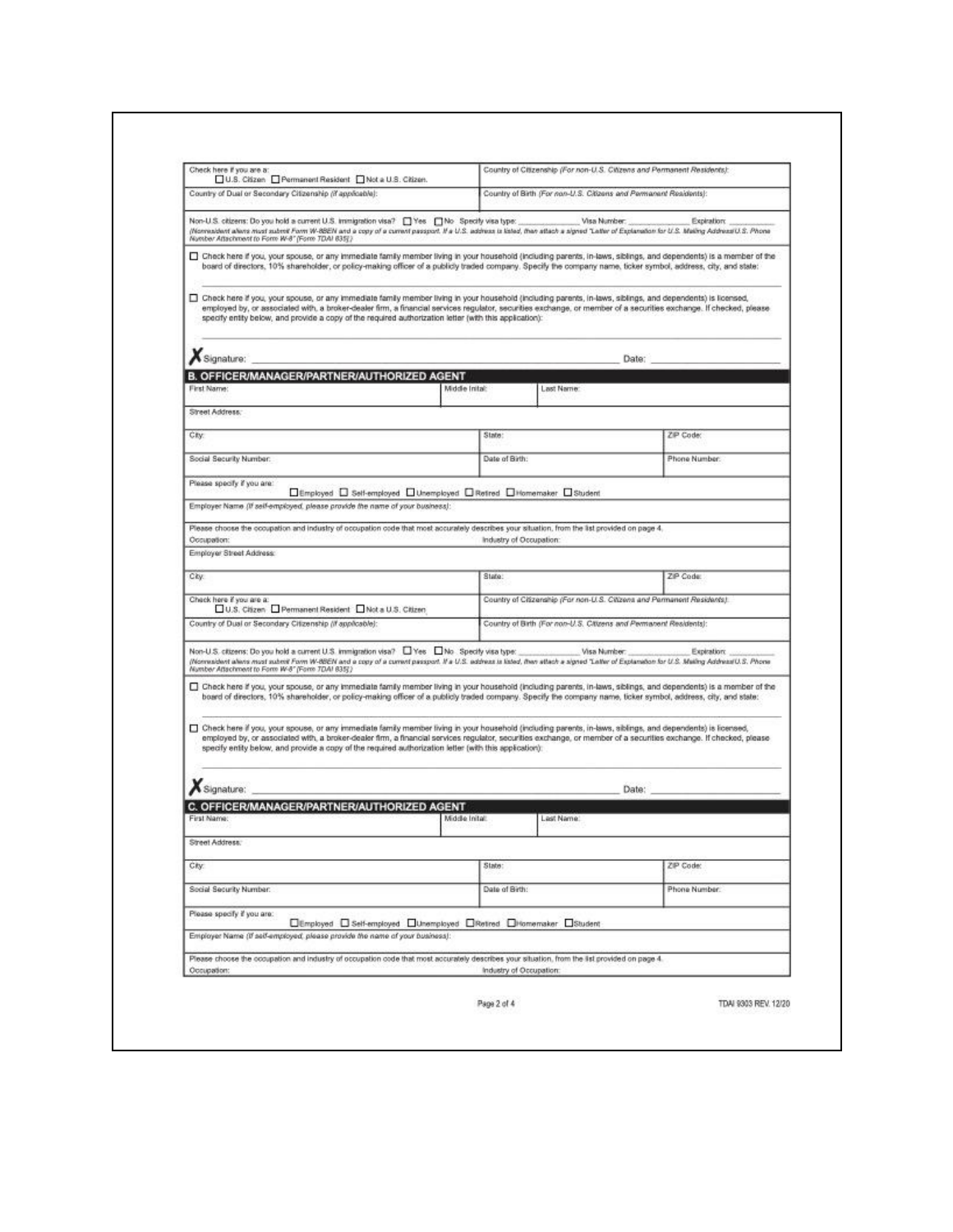| City.                                                                                                                                                                                                                                                                                                                                                                                                                                       | State:                        | ZIP Code:                                                               |                      |
|---------------------------------------------------------------------------------------------------------------------------------------------------------------------------------------------------------------------------------------------------------------------------------------------------------------------------------------------------------------------------------------------------------------------------------------------|-------------------------------|-------------------------------------------------------------------------|----------------------|
| Check here if you are a:<br>U.S. Citzen Permanent Resident Nict a U.S. Citzen                                                                                                                                                                                                                                                                                                                                                               |                               | Country of Citizenship (For non-U.S. Citizens and Permanent Residents): |                      |
| Country of Dual or Secondary Citizenship (if applicable):                                                                                                                                                                                                                                                                                                                                                                                   |                               | Country of Birth (For non-U.S. Citizens and Permanent Residents);       |                      |
| Non-U.S. oltzens: Do you hold a current U.S. immigration visa? UYes No Specify visa type:<br>(Nonrealdent allens must submit Form W-8BEN and a copy of a current passport. If a U.S. address is listed, then attach a signed "Letter of Explanation for U.S. Maling Address/U.S. Phone<br>Number Attachment to Form W-8" (Form TDAI 8352)                                                                                                   |                               | Visa Number:<br>Expiration:                                             |                      |
| Check here if you, your spouse, or any immediate family member living in your household (including parents, in-laws, siblings, and dependents) is a member of the<br>board of directors, 10% shareholder, or policy-making officer of a publicly traded company. Specify the company name, ticker symbol, address, city, and state:                                                                                                         |                               |                                                                         |                      |
| Check here if you, your spouse, or any immediate family member living in your household (including parents, in-laws, siblings, and dependents) is licensed, employed<br>by, or associated with, a broker-dealer firm, a financial services regulator, securities exchange, or member of a securities exchange. If checked, please specify entity<br>below, and provide a copy of the required authorization letter (with this application): |                               |                                                                         |                      |
| Signature:                                                                                                                                                                                                                                                                                                                                                                                                                                  |                               | Date:                                                                   |                      |
|                                                                                                                                                                                                                                                                                                                                                                                                                                             |                               |                                                                         |                      |
| uses this information.<br>NOTE: Your Trusted Contact must be someone other than an account owner and cannot be the Investment Advisor. You may provide<br>more than two Trusted Contact Persons by completing and signing additional Trusted Contact Authorization Forms.<br>First Name:                                                                                                                                                    | Middle Initial: Last Name:    |                                                                         |                      |
| Relationship:                                                                                                                                                                                                                                                                                                                                                                                                                               |                               |                                                                         |                      |
|                                                                                                                                                                                                                                                                                                                                                                                                                                             |                               |                                                                         |                      |
| Primary Telephone Number:                                                                                                                                                                                                                                                                                                                                                                                                                   | Email Address:                |                                                                         |                      |
| Mailing Address:                                                                                                                                                                                                                                                                                                                                                                                                                            |                               |                                                                         |                      |
| City:                                                                                                                                                                                                                                                                                                                                                                                                                                       | State:                        | ZiP Code:                                                               |                      |
| First Name:                                                                                                                                                                                                                                                                                                                                                                                                                                 | Middle Initial:<br>Last Name: |                                                                         |                      |
|                                                                                                                                                                                                                                                                                                                                                                                                                                             |                               |                                                                         |                      |
| Relationship:                                                                                                                                                                                                                                                                                                                                                                                                                               |                               |                                                                         |                      |
| Primary Telephone Number:                                                                                                                                                                                                                                                                                                                                                                                                                   | Email Address:                |                                                                         |                      |
| Mailing Address:                                                                                                                                                                                                                                                                                                                                                                                                                            |                               |                                                                         |                      |
| City.                                                                                                                                                                                                                                                                                                                                                                                                                                       | State:                        | ZIP Code:                                                               |                      |
| IN WITNESS WHEREOF, I have hereunto set my hand and the seal of said corporation this $\frac{1}{20W}$ day of                                                                                                                                                                                                                                                                                                                                |                               | Month                                                                   | <b>Near</b>          |
| Secretary's Signature (or sole officer):                                                                                                                                                                                                                                                                                                                                                                                                    |                               | Date:                                                                   |                      |
| Printed Name of Secretary:                                                                                                                                                                                                                                                                                                                                                                                                                  |                               |                                                                         |                      |
|                                                                                                                                                                                                                                                                                                                                                                                                                                             |                               |                                                                         |                      |
| [PLACE YOUR CORPORATE SEAL HERE]                                                                                                                                                                                                                                                                                                                                                                                                            |                               |                                                                         |                      |
|                                                                                                                                                                                                                                                                                                                                                                                                                                             |                               |                                                                         |                      |
|                                                                                                                                                                                                                                                                                                                                                                                                                                             |                               |                                                                         |                      |
|                                                                                                                                                                                                                                                                                                                                                                                                                                             |                               |                                                                         |                      |
|                                                                                                                                                                                                                                                                                                                                                                                                                                             | Page 3 of 4                   |                                                                         | TDAI 9303 REV. 12/20 |